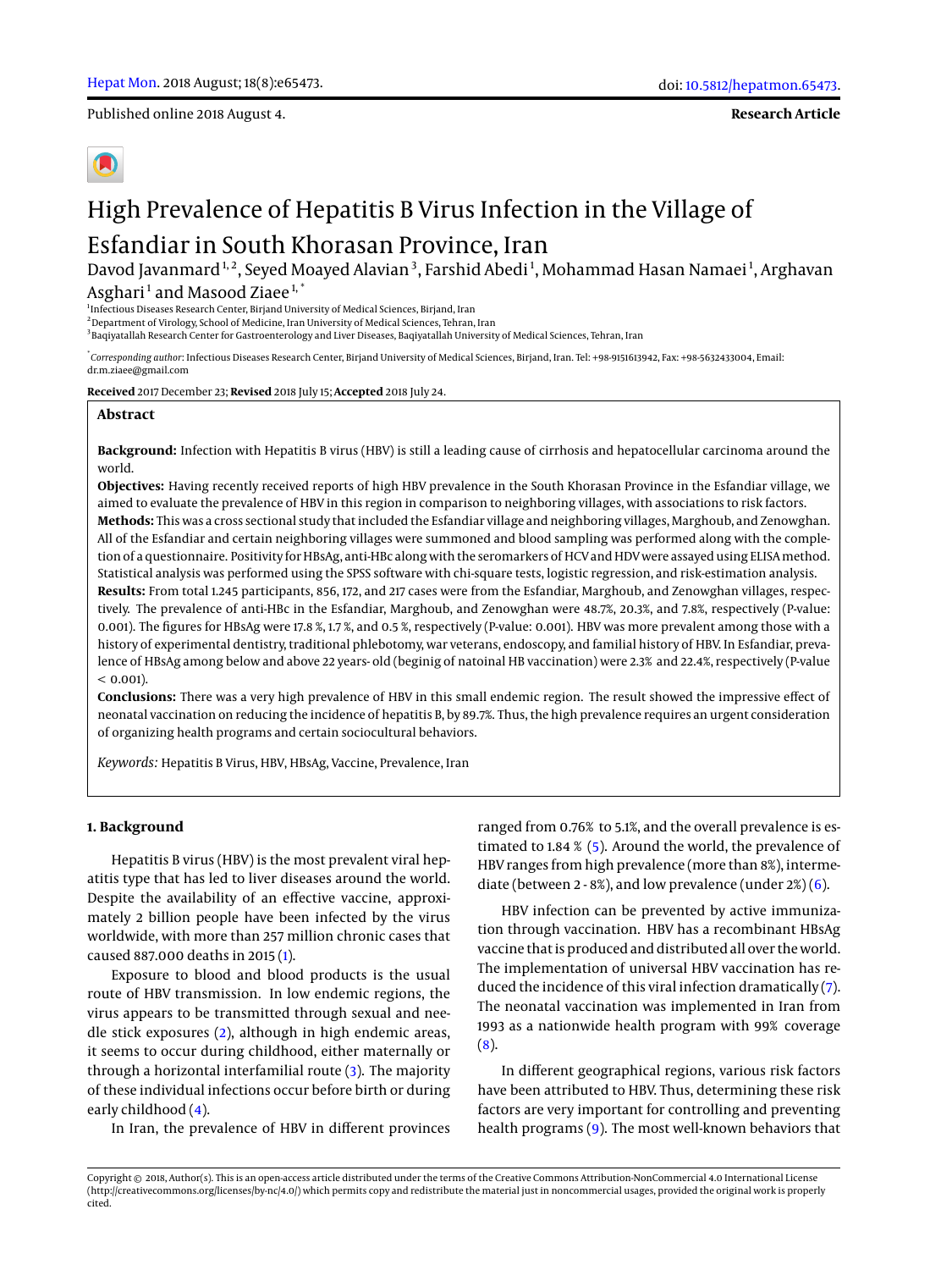have been attributed to transmission of HBV are HBsAg positivity in pregnancy, transfusion, hospitalization, and also getting tattoos and ear piercings, the sexual activities of heterosexuals and homosexuals, intravenous drug abuse, and addiction [\(10\)](#page-7-3). In most regions of Iran, the older ages and marriage have been related to higher prevalence of HBV [\(9,](#page-7-2) [11](#page-7-4)[-13\)](#page-7-5). In some other regions, it was reported some unusual risk factors such piercing, traditional cupping, and endoscopy [\(9,](#page-7-2) [14\)](#page-7-6).

Esfandiar is a rural area around the city of Tabas in the South Khorasan Province of Iran, which covers an area of about 680,000 km<sup>2</sup> and includes a total population of 1,200. The distance between Esfandiar to neighboring villages, Marghoub is 5 km and its distance to Zenowghan is 12 km.

#### **2. Objectives**

According to the primary reports from the health center in the Esfandiar, there was many registered cases that tested positive for HBV. Therefore, this project aimed to evaluate the prevalence and the associated risk factors of HBV among the participants of Esfandiar and compare them with adjacent areas. Such data are fundamental for health planners and caregivers for evidence-based intervention, creating awareness for health professionals and baseline information for a later large-scale study.

#### **3. Methods**

#### *3.1. Study Design and Area*

This cross-sectional community-based study was designed so that all of the Esfandiar and parts of the neighboring villages, as comparison group were covered. The project started in January 2016 and this study was completed in February 2017. After coordination with local authorities, the interviewers went door to door, providing the people of the region with reference dates for sampling and questioning after the introduction of goals.

#### *3.2. Study Subjects*

Almost all the residents of Esfandiar, including all age ranges, males, females, and even those who temporary lived or worked in another region (i.e., students, officials, relatives, etc.) were called to enroll in the study. There were two villages close to the Esfandiar, Marghoub and Zenowghan, which had shared many travels, jobs and had family ties. Result of a pilot study revealed low prevalence of HBV in neighboring villages as low as the norm of country. A simple random sampling method was implemented

for sampling from neighboring villages. There was a registration code for each person in the health center; the code numbers were randomly selected so that half the populations of the two villages were selected for the comparison group.

#### *3.3. Collection of Information*

All socio-demographic information and data on potential risk factors were collected using a structured questionnaire by an experienced midwife nurse.

## *3.4. Blood Sample Collection, Transport, and Processing*

The sampling and the questioning process was performed in the health center of Esfandiar village. Approximately 5 mL of venous blood was collected from each participant, transported in a gel tube for clotting. After clotting, the serum was separated and divided in three microtubes; on the same day, the serum was transported to the Birjand University of Medical Science (BUMS) in cold boxes.

#### *3.5. Laboratory Testing*

Detection of antibody against the hepatitis B-core (anti-HBc) was performed using a commercially available enzyme-linked immunosorbent assay kit (anti-HBc, Biokit, Barcelona, Spain). Seropositive specimens were tested for HBsAg (HBsAg, Dade Behring, Germany) and antibodies against the HDV (Biokit, Barcelona, Spain). All samples have also been tested for anti-HCV (HCV Antibody ELISA kit, Pishtazteb, Iran).

#### *3.6. Ethical Considerations*

Ethical issues were mentioned in the ethical committee of BUMS and approved under ethic code number of ir.bums.Rec.1396.187. An informed consent was signed by each patient and all the patients information was kept confidential.

#### *3.7. Statistical Analysis*

All demographic, clinical, and serological data were entered into the SPSS software (Version 19). The chisquare tests were used to compare the frequencies between groups. Risk estimation analysis was performed for the univariate analysis of risk factors. For multivariate analysis of risk factors, logistic regression was used.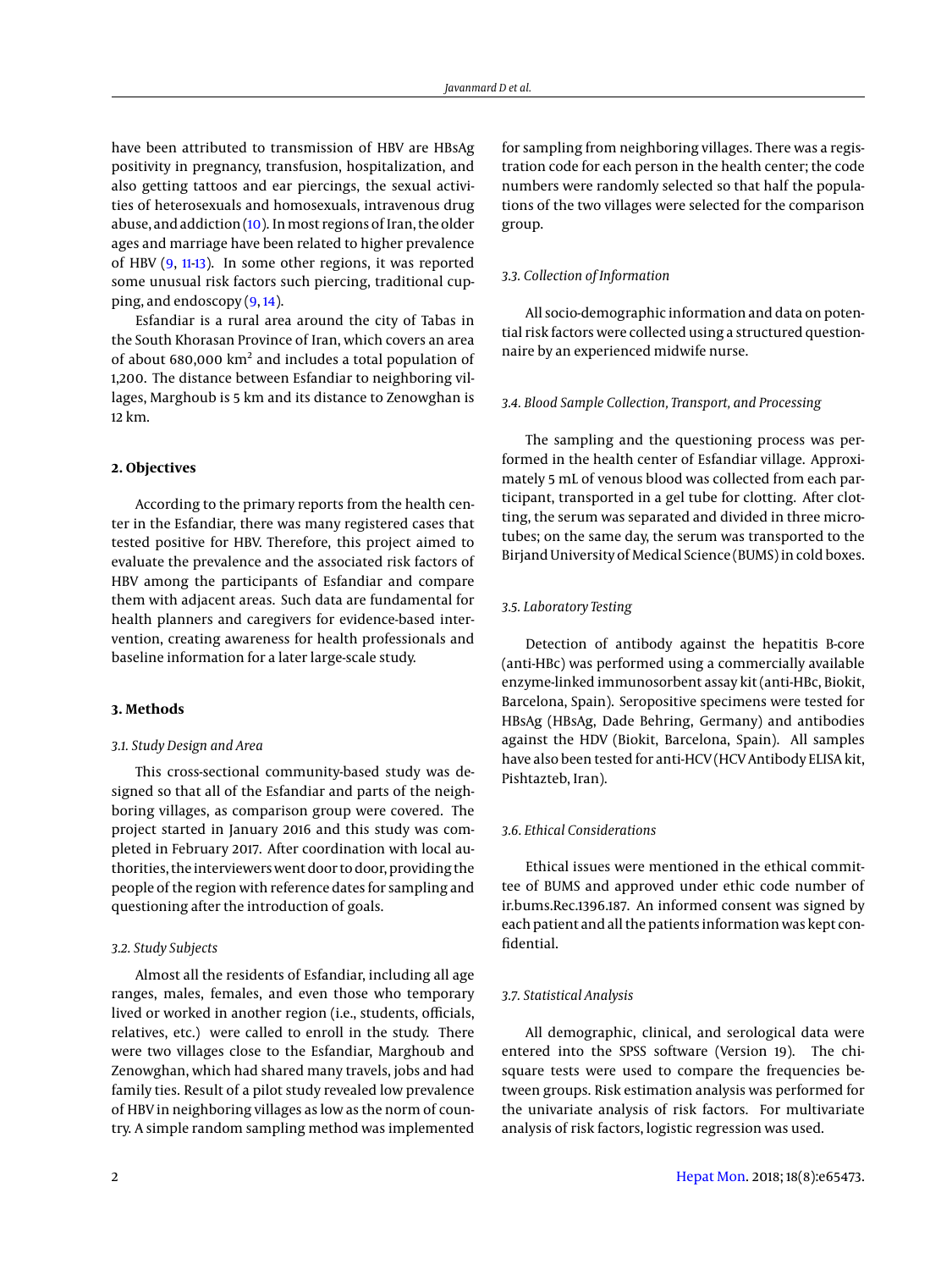# **4. Results**

## *4.1. Socio-Demographic Characteristics*

This study included a total of 1,245 participants; it focused on the Esfandiar village (856 cases) and the neighboring villages as the comparison group (172 cases from Marghoub and 217 from Zenowghan). Brief demographic characteristics of all the participants were provided in [Ta](#page-3-0)[ble 1.](#page-3-0) The mean age of Esfandiar participants was 34  $\pm$ 19.6 years, ranging from newborns up to 95 years old. The mean age among the comparing villages, Marghoub and Zenowghan, was 33.5  $\pm$  20.2 and 40.3  $\pm$  16.3, respectively, which ranged from newborns to 86 years of age.

#### *4.2. Prevalence of HBV Infection*

The serological test showed that the overall prevalence of HBsAg in Esfandiar was 17.8%; the overall prevalence of HBsAg in the neighboring villages namely Marghoub and Zenowghan were 1.7% and 0.5%, respectively (P-value: 0.001). The prevalence of anti-HBc in Esfandiar, Marghoub, and Zenowghan were 48.7%, 20.3%, and 7.8%, respectively (Pvalue: 0.001).

In the village of Esfandiar, the mean age of HBsAg positives versus negatives was 46.7  $\pm$  17.2 and 28.1  $\pm$  16.2 years, respectively. According to age ranges, the prevalence of anti-HBc and HBsAg showed an increasing profile toward aging. The prevalence of HBsAg was significantly higher in individuals older than 25 years (P-value: 0.001) [\(Figure 1\)](#page-3-1).

Among the males and the females of the Esfandiar, the prevalence of HBsAg was 19.2% and 16.5%, respectively (Pvalue: 0.412); in the comparison group, corresponding result was 1.4% versus 2% for Marghoub and 1.3% versus 0 for Zenowghan among males and females, respectively. Prevalence of HbsAg between both genders in two groups was significantly different (P-value = 0.005).

In the Esfandiar, according to marital status, the prevalence of HBsAg were most prevalent among married people (24.9%), while it was 2.6 percent among single individuals (P-value =  $0.024$ ); the rates were 3.1% versus 0 and 0.5% versus 0 for married and single cases in Marghoub and Zenowghan, respectively. Among the specimens, none were positive for HCV and HDV nor in the Esfandiar neither in neighboring villages.

#### *4.3. Role of National HB Vaccination in Reduction of HBV Prevalence*

The national HB vaccination program had started 22 years earlier, so prevalence of HBsAg among participant below and above 22 years-old in Esfandiar were 2.3% and 22.4%, respectively (P-value < 0.001). Neonatal vaccination agaist the HBV led to 89.7% reduciton incidence for HBV

since 22 years earler. For anti-HBc, it decreased from 66% to 10.7% (P-value < 0.001). In comparing villages, the prevalence of HBsAg decreased from 1.8% to 1.6% in Marghoub and from 0.5% to 0% in Zenowghan (P-value: 0.903).

# *4.4. Risk Factors of Hepatitis B Virus Infection*

The rate of most of risk factors among the comparing villages was somewhat similar to the result of Esfandiar [\(Table 2\)](#page-4-0). Among the risk factors analyzed in the comparison group, just history of prison was associated with a higher risk of HBV infection (OR; 13.9, CI = 1.3 - 146), and the frequency of HBsAg or anti-HBc were not as high as been significant for another risk factors.

The brief history and rates of exposure to different types of risk factors among the participants of Esfandiar are given in [Table 3.](#page-5-0) In the Esfandiar village and according to the questionnaires, 158 cases (20%) reported that had at least one HBV positive member in their families (risk factor "familial history of HBV"), among whom the prevalence of HBsAg and anti-HBc were 29.1% and 62.7%, respectively (OR: 3.1, CI = 95%: 2 - 4.7, for HBsAg). The prevalence of HBsAg among the 0.5% of comparisons with familial history of HBV was zero.

Thirteen cases (1.6%) were traced to had military disabilities or injuries (war veteran), among whom 100% were positive for anti-HBc and  $38.5%$  for HBsAg (OR: 3.4, CI = 95%:1.1 - 10.5, for HBsAg); while among 1% of comparison group that had war injuries no one was HBsAg positive. Univariate analysis has showed that those with a history of bloodletting procedures (phlebotomy or traditional cupping- HEJAMAT) were more prone to test positive for HBsAg (OR: 2.2, CI = 95%: 1.4 - 3.5); among 16% of comparison group who had cupping history, no one tested positive for HBV. This result was also significant for those who had a history of endoscopy and experimental dentistry practices [\(Table 3\)](#page-5-0). Among the comparison group, the rate of experimental dentistry and endoscopy were 9.8% and 4.9% respectively, and the prevalence of HBV among them was zero.

In multivariate analysis of risk factors, individuals above 22 years old and familial history of HBV had signif-icant effect for high prevalence of HBsAg [\(Table 3\)](#page-5-0).

# **5. Discussion**

Recent studies carried out throughout Iran have shown that the epidemiology of HBV in Iran is changing, and in recent decades it has decreased dramatically among the general population  $(8)$ . In this survey, we reported the highest prevalence of HBV in Iran in a rural population in the Esfandiar village. The overall prevalence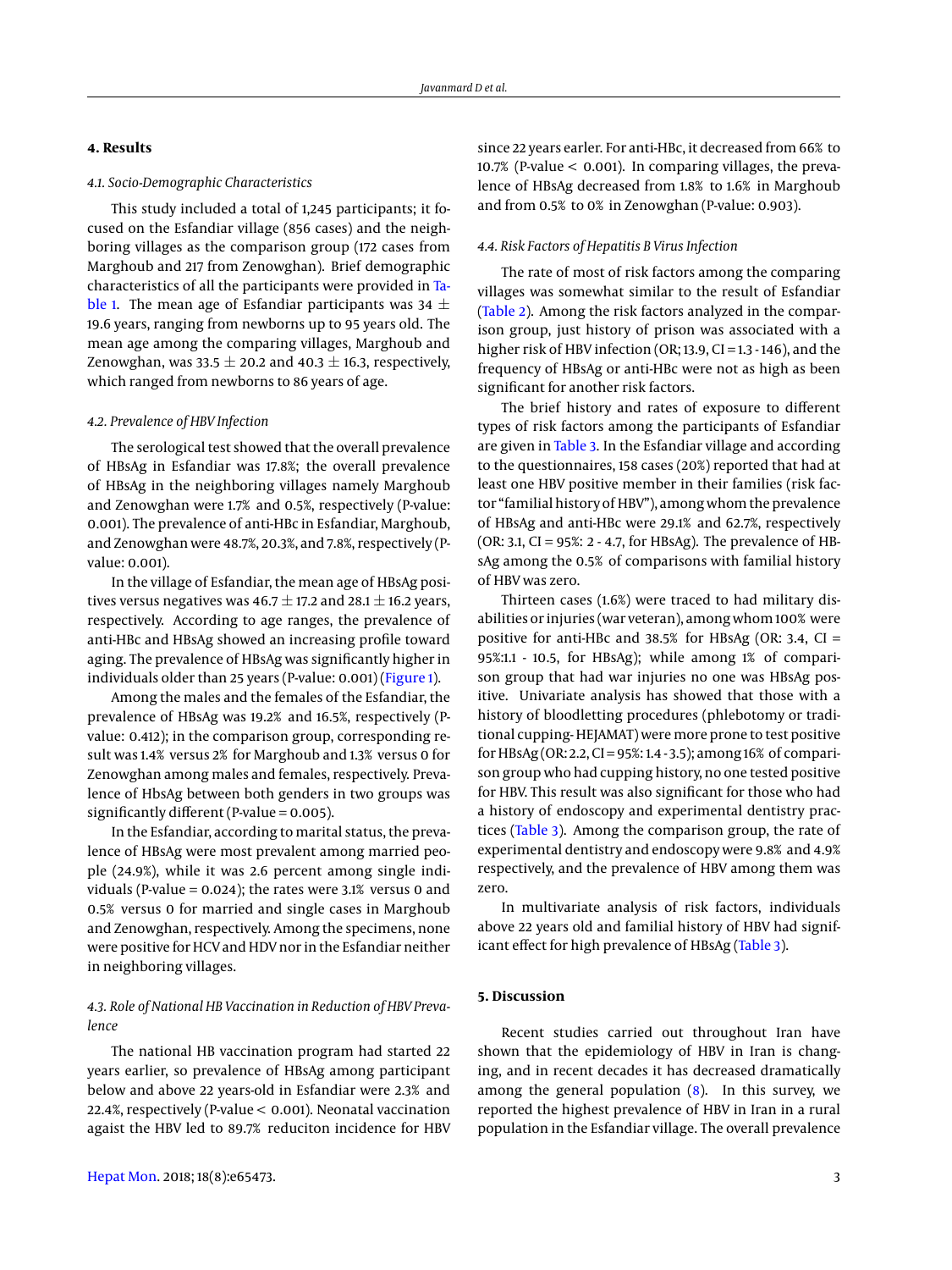<span id="page-3-0"></span>

| Table 1. Demographic Characteristics of Participants |               |                 |                 |                 |  |  |  |
|------------------------------------------------------|---------------|-----------------|-----------------|-----------------|--|--|--|
| <b>Characteristics</b>                               | Esfandiar     | Marghoub        | Zenowghan       | <b>Total</b>    |  |  |  |
| Number                                               | 856           | 172             | 217             | 1245            |  |  |  |
| Male, %                                              | 418 (48.8)    | 74(43)          | 77(35.5)        | 45.7            |  |  |  |
| Age, mean $\pm$ SD                                   | $34 \pm 19.6$ | $33.5 \pm 20.2$ | $40.3 \pm 16.3$ | $35.6 \pm 19.9$ |  |  |  |
| <b>Married</b>                                       | 495 (59.4)    | 97(56.4)        | 182(84.3)       | 63.3            |  |  |  |
| <b>Educational status</b>                            |               |                 |                 |                 |  |  |  |
| Illiterate                                           | 80(9.9)       | 25(15.9)        | 55(25.5)        | 13.6            |  |  |  |
| Up to diploma                                        | 671(83.2)     | 125(79.6)       | 153(70.8)       | 80.5            |  |  |  |
| Academic                                             | 55(6.8)       | 7(4.5)          | 8(3.7)          | 5.9             |  |  |  |
| Occupation                                           |               |                 |                 |                 |  |  |  |
| Workless                                             | 10(2)         | 7(4.6)          | 8(4)            | 3               |  |  |  |
| Housewife                                            | 190 (38.5)    | 69 (45.4)       | 122(61)         | 45.1            |  |  |  |
| Self-employed                                        | 123(24.9)     | 18(15.7)        | 51(25.5)        | 23.3            |  |  |  |
| Employee                                             | 14(2.8)       | 5(3.3)          | 4(2)            | 2.7             |  |  |  |
| Student                                              | 156(31.6)     | 47(30.9)        | 15(7.5)         | 25.8            |  |  |  |

<span id="page-3-1"></span>

**Figure 1.** The prevalence of HBsAg and anti-HBc among different age ranges of Esfandiar

of HBsAg and anti-HBc in the Esfandiar was 17.8 and 48.7 percent, respectively. These results indicate some degree of endemicity for this infection in this area as its level can be categorized as endemic level, according to criteria of the World Health Organization  $(6)$ . This figure is much higher than most reports around Iran; for example, the highest prevalence of HBV in the general population reported from the Golestan Province was 9.7% [\(15\)](#page-7-7) and the lowest prevalence was from the Kermanshah Province, 0.7% [\(16\)](#page-7-8). However, HBV prevalence as high as 18% has been reported in Iranian gypsies as a high-risk group in the Shahre-E-Kord Province [\(17\)](#page-7-9). According to a recent meta-analysis, the pooled estimated prevalence of HBV in

Iran was 2.2%  $(18)$ , and in a later one it estimated 1.84%  $(6)$ . In a recent community-based survey in Southern Khorasan province, the HBV prevalence in urban citizens was 1.6% [\(9\)](#page-7-2) and among the high-risk groups of this province, between prisoners was 6.9% [\(14\)](#page-7-6).

An interesting finding in this study was the increasing prevalence of HBsAg with age; the result was more than 30% in ages over 45 years, but it decreased to the norm of country in individuals younger than 22 years. This is mostly due to the national vaccination program, especially in younger people, which has been highlighted in the last two decades. This study demonstrated the impressive effect of national HB vaccine; the prevalence of HBsAg in ages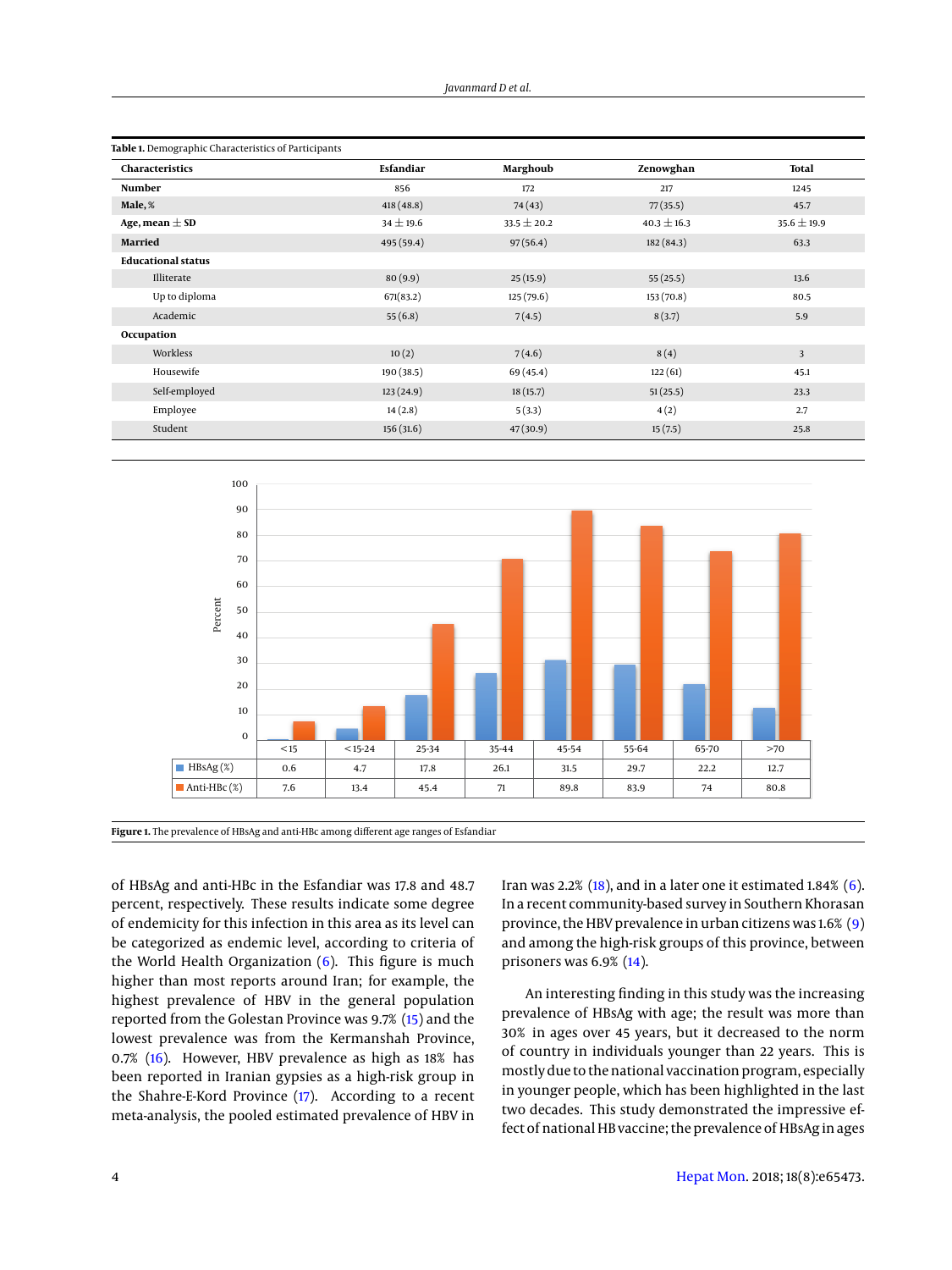<span id="page-4-0"></span>

| Table 2. Comparison the Prevalence of Variables and Risk Factors Between Esfandiar and Comparing Villages |            |                      |          |             |  |  |  |
|-----------------------------------------------------------------------------------------------------------|------------|----------------------|----------|-------------|--|--|--|
| Characteristics                                                                                           | Esfandiar  | Marghoub & Zenowghan | $\chi^2$ | P Value     |  |  |  |
| <b>Smoking</b>                                                                                            |            |                      | 0.6      | 0.441       |  |  |  |
| Yes                                                                                                       | 45(5.8)    | 27(33)               |          |             |  |  |  |
| No                                                                                                        | 778 (94.2) | 361(93)              |          |             |  |  |  |
| Phlebotomy                                                                                                |            |                      | $0.5\,$  | 0.470       |  |  |  |
| Yes                                                                                                       | 118 (14.6) | 63(16.2)             |          |             |  |  |  |
| $\rm No$                                                                                                  | 689 (85.4) | 325(83.8)            |          |             |  |  |  |
| Transfusion                                                                                               |            |                      | 5.9      | 0.015       |  |  |  |
| Yes                                                                                                       | 28(3.5)    | 4(1)                 |          |             |  |  |  |
| $\rm No$                                                                                                  | 780 (96.5) | 384 (99)             |          |             |  |  |  |
| Hospitalization                                                                                           |            |                      | $2.8\,$  | 0.095       |  |  |  |
| Yes                                                                                                       | 323 (40.2) | 176 (45.4)           |          |             |  |  |  |
| $\rm No$                                                                                                  | 480 (59.8) | 212(54.6)            |          |             |  |  |  |
| <b>Dental surgery</b>                                                                                     |            |                      | 2.1      | 0.560       |  |  |  |
| Yes                                                                                                       | 215(26.7)  | 105(27)              |          |             |  |  |  |
| No                                                                                                        | 289 (35.9) | 280 (72.1)           |          |             |  |  |  |
| Experimental<br>dentistry                                                                                 |            |                      | $0.1\,$  | 0.703       |  |  |  |
| Yes                                                                                                       | 72(9.1)    | 38(9.8)              |          |             |  |  |  |
| $\rm No$                                                                                                  | 719 (90.9) | 350 (90.2)           |          |             |  |  |  |
| <b>Addiction</b>                                                                                          |            |                      | $4.5\,$  | 0.030       |  |  |  |
| Yes                                                                                                       | 66(8.2)    | 47(12.1)             |          |             |  |  |  |
| No                                                                                                        | 738 (91.8) | 341 (87.9)           |          |             |  |  |  |
| Endoscopy                                                                                                 |            |                      | $0.2\,$  | 0.625       |  |  |  |
| Yes                                                                                                       | 45(5.6)    | 19(4.9)              |          |             |  |  |  |
| $\rm No$                                                                                                  | 760 (94.4) | 369 (95.1)           |          |             |  |  |  |
| <b>Prison history</b>                                                                                     |            |                      | $0.2\,$  | 0.724       |  |  |  |
| Yes                                                                                                       | 25(3.1)    | 10(2.6)              |          |             |  |  |  |
| No                                                                                                        | 781 (96.9) | 378 (97.4)           |          |             |  |  |  |
| <b>Ear piercing</b>                                                                                       |            |                      | 0.7      | 0.417       |  |  |  |
| Yes                                                                                                       | 227(28.6)  | 102(26.3)            |          |             |  |  |  |
| $\rm No$                                                                                                  | 567(71.4)  | 286 (73.7)           |          |             |  |  |  |
| <b>Familial history of</b><br><b>HBV</b>                                                                  |            |                      | 88.1     | ${}< 0.001$ |  |  |  |
| Yes                                                                                                       | 158(20.8)  | 2(0.5)               |          |             |  |  |  |
| $\rm No$                                                                                                  | 602 (79.2) | 386 (99.5)           |          |             |  |  |  |
| <b>Major surgery</b>                                                                                      |            |                      | $0.3\,$  | 0.593       |  |  |  |
| Yes                                                                                                       | 153(19.1)  | 79 (20.4)            |          |             |  |  |  |
| $\rm No$                                                                                                  | 650 (80.9) | 309 (79.6)           |          |             |  |  |  |
| <b>Minor surgery</b>                                                                                      |            |                      | $0.5\,$  | 0.464       |  |  |  |
| Yes                                                                                                       | 207(25.8)  | 108(27.8)            |          |             |  |  |  |
| $\rm No$                                                                                                  | 594 (74.2) | 280 (72.2)           |          |             |  |  |  |
| War veteran                                                                                               |            |                      | $1.1\,$  | 0.560       |  |  |  |
| Yes                                                                                                       | 13(1.6)    | 4(1)                 |          |             |  |  |  |
| $\rm No$                                                                                                  | 786 (98.3) | 384 (99)             |          |             |  |  |  |
| Accident                                                                                                  |            |                      | $0.3\,$  | 0.591       |  |  |  |
| Yes                                                                                                       | 43(5.4)    | 18(4.6)              |          |             |  |  |  |
| No                                                                                                        | 758 (94.6) | 370 (95.4)           |          |             |  |  |  |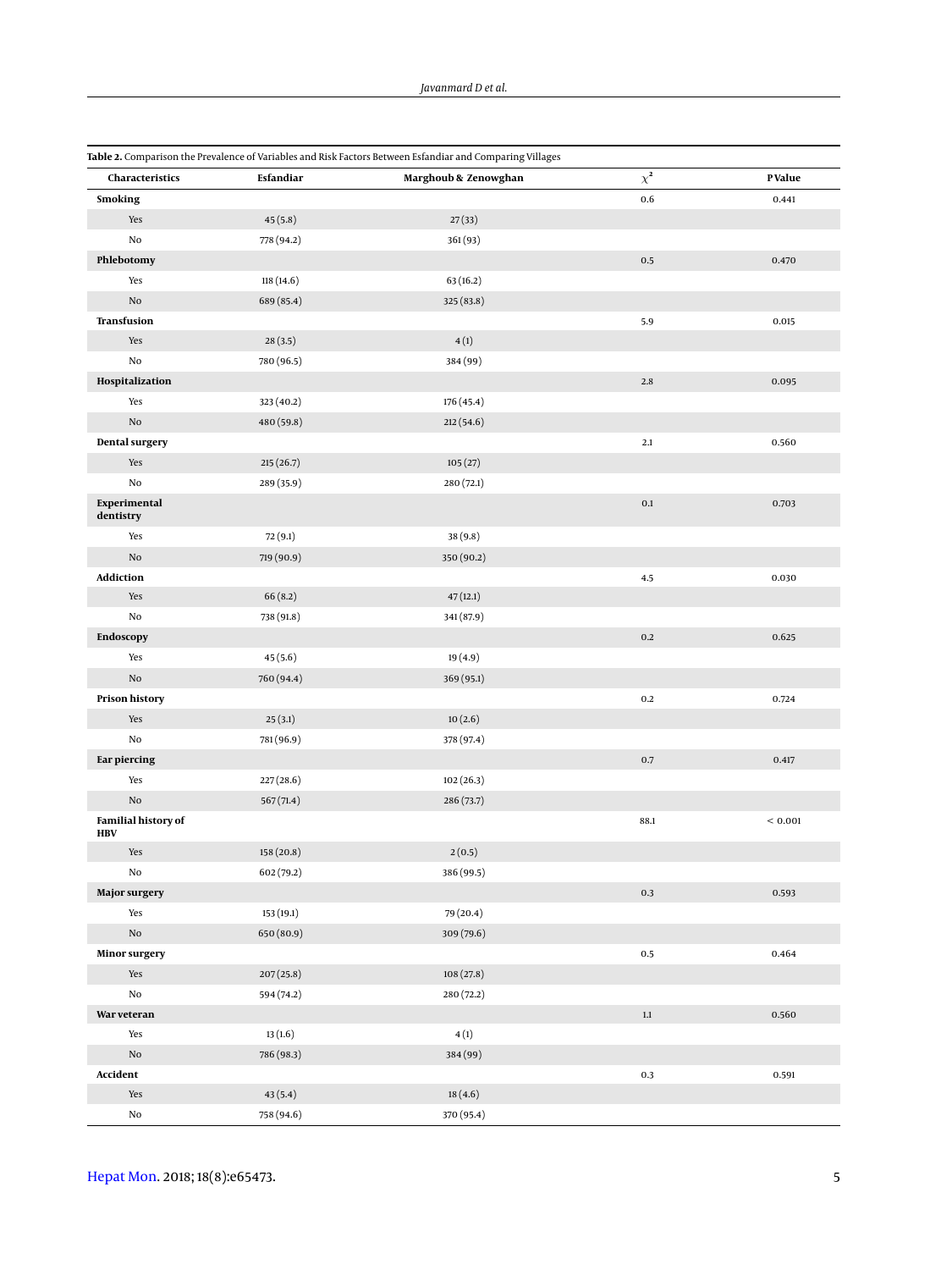<span id="page-5-0"></span>

| Table 3. Seromarkers of HBV and Associated Risk Factors and Variables Among the Population of Esfandiar |                   |                            |                        |                                |                      |                        |
|---------------------------------------------------------------------------------------------------------|-------------------|----------------------------|------------------------|--------------------------------|----------------------|------------------------|
| <b>Risk Factors</b>                                                                                     | Total, No. $(\%)$ | Anti-HB $c^+$ , No. $(\%)$ | $HBSAg^+$ , No. $(\%)$ | Crude OR <sup>a</sup> (95% CI) | P-Value <sup>a</sup> | Adjust OR <sup>a</sup> |
| <b>Smoking</b>                                                                                          |                   |                            |                        | $1.2(0.6-2.5)$                 | 0.625                | $1.5(0.8 - 2.8)$       |
| Yes                                                                                                     | 48(5.8)           | 33(68.8)                   | 9(18.8)                |                                |                      |                        |
| No                                                                                                      | 778 (94.3)        | 373 (47.9)                 | 125(16.1)              |                                |                      |                        |
| Traditional phlebotomy <sup>b</sup>                                                                     |                   |                            |                        | $2.2(1.4-3.5)$                 | ${}< 0.001$          | $0.9(0.6 - 1.1)$       |
| Yes                                                                                                     | 118(14.6)         | 77(65.3)                   | 32(27.1)               |                                |                      |                        |
| $\rm No$                                                                                                | 689 (85.4)        | 315(45.7)                  | 98 (14.2)              |                                |                      |                        |
| Transfusion                                                                                             |                   |                            |                        | $0.2(0.1 - 1.4)$               | 0.067                | $1.2(0.7 - 2.4)$       |
| Yes                                                                                                     | 28(3.5)           | 18(64.3)                   | 1(3.6)                 |                                |                      |                        |
| No                                                                                                      | 780 (96.5)        | 375 (48.1)                 | 129 (16.5)             |                                |                      |                        |
| Hospitalization                                                                                         |                   |                            |                        | $1.1(0.7-1.5)$                 | 0.828                | $0.9(0.6-1.2)$         |
| Yes                                                                                                     | 322(40)           | 184 (57.1)                 | 53 (16.5)              |                                |                      |                        |
| $\rm No$                                                                                                | 480 (59.7)        | 206 (42.9)                 | 76(15.8)               |                                |                      |                        |
| <b>Dental surgery</b>                                                                                   |                   |                            |                        | $1.3(0.8-1.9)$                 | 0.215                | $0.9(0.7-1.3)$         |
| Yes                                                                                                     | 215(26.7)         | 126(85.6)                  | 40(18.6)               |                                |                      |                        |
| No                                                                                                      | 289 (35.9)        | 264 (44.8)                 | 88 (14.9)              |                                |                      |                        |
| Experimental dentistry <sup>c</sup>                                                                     |                   |                            |                        | $2.2(1.3-3.9)$                 | 0.003                | $1.1(0.6-1.8)$         |
| Yes                                                                                                     | 72(9.1)           | 49 (68.1)                  | 20(27.8)               |                                |                      |                        |
| $\rm No$                                                                                                | 719 (90.9)        | 333 (46.3)                 | 105(14.6)              |                                |                      |                        |
| $\operatorname{\bf Addition}^{\operatorname{\mathbf{d}}}$                                               |                   |                            |                        | $0.9(0.4-1.9)$                 | 0.836                | $1.2(0.7-1.9)$         |
| Yes                                                                                                     | 66(8.2)           | 50(75.8)                   | 10(15.2)               |                                |                      |                        |
| No                                                                                                      | 738 (91.8)        | 340 (46.1)                 | 116(16.1)              |                                |                      |                        |
| <b>Endoscopy</b>                                                                                        |                   |                            |                        | $2.2(1.1 - 4.4)$               | 0.015                | $0.9(0.5 - 1.8)$       |
| Yes                                                                                                     | 45 (5.6)          | 31(68)                     | 13 (28.9)              |                                |                      |                        |
| $\rm No$                                                                                                | 760 (94.4)        | 361 (47.5)                 | 116(15.3)              |                                |                      |                        |
| <b>Prison history</b>                                                                                   |                   |                            |                        | $1.7(0.6 - 4.3)$               | 0.268                | $0.8(0.3-2)$           |
| Yes                                                                                                     | 25(3.1)           | 16(64)                     | 6(24)                  |                                |                      |                        |
| No                                                                                                      | 781 (96.9)        | 376 (48.1)                 | 123(15.7)              |                                |                      |                        |
| <b>Ear piercing</b>                                                                                     |                   |                            |                        | $0.9(0.6-1.5)$                 | 0.874                | $0.9(0.6-1.3)$         |
| Yes                                                                                                     | 227(28.6)         | 93(41)                     | 35(15.4)               |                                |                      |                        |
| $\rm No$                                                                                                | 567(71.4)         | 291 (51.3)                 | 90(15.9)               |                                |                      |                        |
| Illegal sexes <sup>e</sup>                                                                              |                   |                            |                        | $1.3(0.1-11.8)$                | 0.809                | $0.7(0.1 - 6.3)$       |
| Yes                                                                                                     | 5(0.6)            | 1(20)                      | 1(20)                  |                                |                      |                        |
| No                                                                                                      | 799 (99.4)        | 390 (48.8)                 | 128(16)                |                                |                      |                        |
| Major surgery <sup>f</sup>                                                                              |                   |                            |                        | $1.2(0.7-1.9)$                 | 0.431                | $0.8(0.6-1.3)$         |
| Yes                                                                                                     | 153(19)           | 86 (56)                    | 28 (18.3)              |                                |                      |                        |
| $\rm No$                                                                                                | 650 (80.9)        | 304 (46.8)                 | 102(15.7)              |                                |                      |                        |
| War veteran <sup>g</sup>                                                                                |                   |                            |                        | $3.4(1.1-10.5)$                | 0.025                | $3.7(0.8 - 18.5)$      |
| Yes                                                                                                     | 13(1.6)           | 13(100)                    | 5(38.5)                |                                |                      |                        |
| $\rm No$                                                                                                | 786 (98.2)        | 376 (47.7)                 | 122 (15.5)             |                                |                      |                        |
| Familial history of HBV <sup>h</sup>                                                                    |                   |                            |                        | $3.1(2-4.7)$                   | ${}< 0.001$          | $5.8(3.5-9.6)$         |
| Yes                                                                                                     | 158(20)           | 99 (62.7)                  | 46(29.1)               |                                |                      |                        |
| $\rm No$                                                                                                | 602(79.2)         | 267(44.4)                  | 71(11.8)               |                                |                      |                        |
| Aged over 22                                                                                            |                   |                            |                        | $1.5(1.9-2.3)$                 | < 0.001              | $1.1(1.3 - 2.2)$       |
| Yes                                                                                                     | 576 (68.8)        | 380(66)                    | 129 (22.4)             |                                |                      |                        |
| $\rm No$                                                                                                | 261 (31.2)        | 28(10.7)                   | 6(2.3)                 |                                |                      |                        |

<sup>a</sup>The crude and adjusted ORs define the risk for HBsAg, and P- value is for crude OR.<br><sup>b</sup> Phelbotomy or HEJAMAT indicate traditional bloodletting procedures.

<sup>c</sup>Those who experience and obtain dental skills wihtout academic degree.<br><sup>d</sup>History of constant non-injecting consuming opioid for at least 12 months.<br><sup>f</sup>Illegal sexual relationship outside of the custom and outside the f <sup>g</sup>Including war injuries and disabilities.<br><sup>h</sup>Self report of participants from a known HBV case in the family.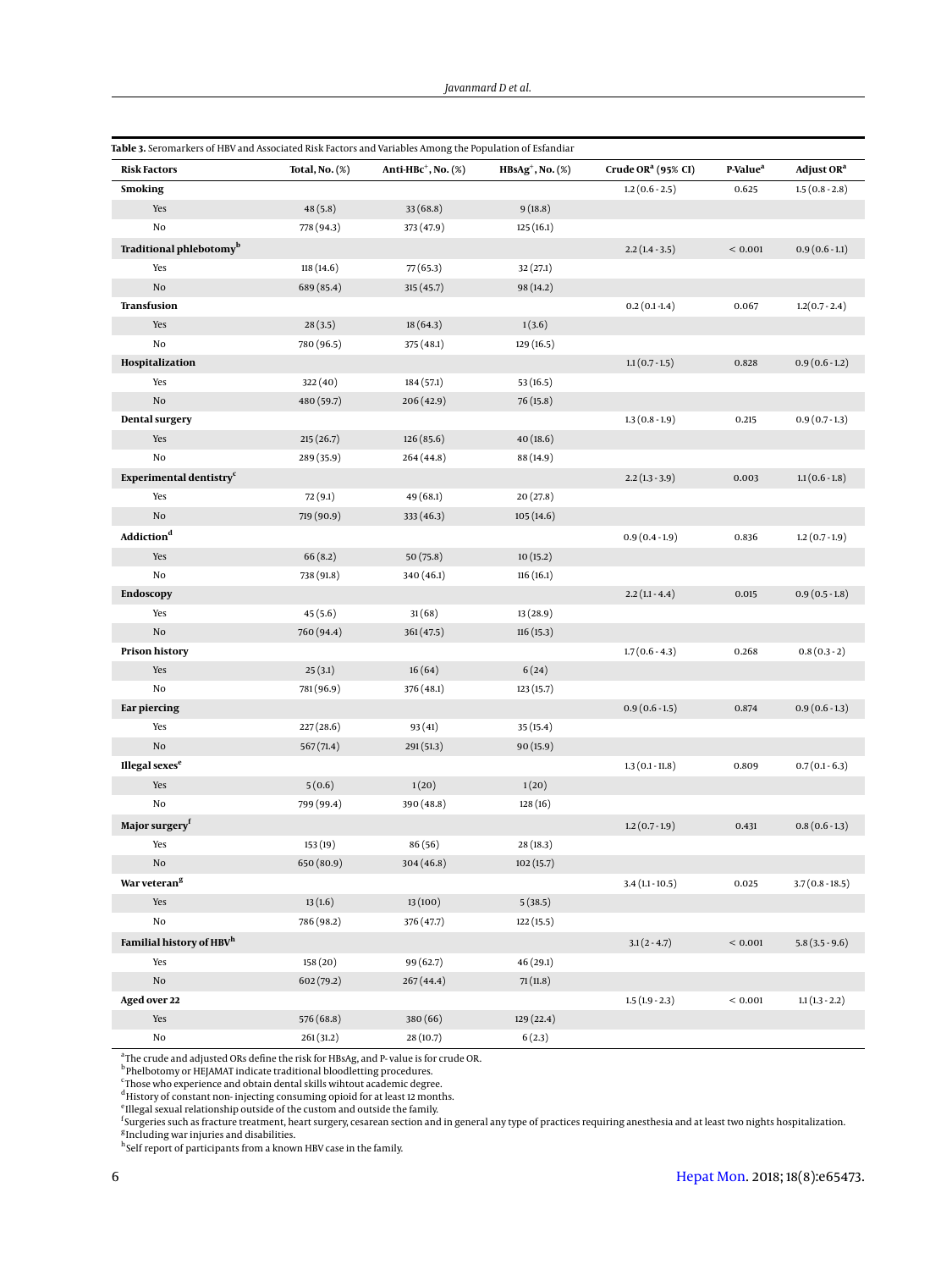lower and higher than 22 years was 2.3% and 23% respectively. This result is consistent with other reports from IR [\(8,](#page-7-1) [11,](#page-7-4) [12\)](#page-7-11) and is explained through a public vaccination program for newborns and teenagers as well as the availability of an effective vaccine.

The common risk factors for the transmission of HBV were rarely reported among the Esfandiar village and also in the comparing villages. With regard to the high burden of HBV in the Esfandiar, the reported rate of injecting drug abuse, multiple sexual partners, needle sticks and etcetera were negligible. Despite dramatic differences in the HBV prevalence between Esfandiar and comparing villages, the result of the risk factors in three villages was somewhat similar.

Phlebotomy (HEJAMAT) as a traditional medical action, which is more common among gypsies and rural people, was determined as a risk factor for the transmission of HBV in Esfandiar (OR: 2.2, CI = 95%: 1.4 - 3.5) but not in the comparison group. This risk factor was introduced as being risky in certain other studies of Iran [\(14,](#page-7-6) [17,](#page-7-9) [19,](#page-7-12) [20\)](#page-7-13). In other regions of the world, mostly the Middle East and Muslim countries, where bloodletting procedures are common such as Saudi Arabia [\(21\)](#page-7-14) and Sierra Leone [\(22\)](#page-7-15) it has been reported as a risk factor of HBV.

Another significant risk factor was history of experimental dentistry practices (OR: 2.2, CI =  $95\%$ : 1.3 - 3.9); this risk factor was rarely reported elsewhere [\(23\)](#page-7-16), although it is known that dentists are at risk of infection with HBV [\(24\)](#page-7-17).

As it was expected, the risk of being positive for HBV was much higher in those with familial history of HBV (OR: 3.1,  $CI = 95\%$ : 2 - 4.7). This finding assumed that the interfamilial transmission of HBV and the neonatal route are the main transmission avenues of HBV in this endemic region, as well as other high prevalence regions around the world [\(25\)](#page-7-18). The familial transmission risk factor has been reported elsewhere in Iran [\(26-](#page-7-19)[28\)](#page-7-20) and around the world  $(29, 30)$  $(29, 30)$  $(29, 30)$ .

An unexpected finding of this study was the higher risk of HBV in war veterans and military-related disabilities  $(OR: 3.4, CI = 1.1 - 10.5)$ . Being a veteran and having been injured in the battlefield are rarely studied as risk factors for HBV. In a previous study among military forces with some level of disability it was reported a high prevalence of HBV  $(4.8\%)$  and HCV  $(0.7\%)$   $(31)$ .

Endoscopy was another risk factor that was related to higher prevalence of HBV (OR: 2.2, CI = 95%: 1.1 - 4.4), which seemed to be rarely reported from Iran, although its risk for the transmission of HBV has been previously reported  $(9, 32, 33)$  $(9, 32, 33)$  $(9, 32, 33)$  $(9, 32, 33)$  $(9, 32, 33)$ .

In multivariate analysis of risk factors, "familial history of HBV" and "ages more than 22 years" had significant risk for being positive for HBV, and other risk factors

have lost their impact, probably under the effect of age. These results show the important and positive effect of the neonatal HB vaccine in reducing the prevalence of HBV. Endoscopy, HEJAMAT, military injuries and similar risk factors that have been significant in univariate analysis are indirectly affected by age, since most of these occur in adulthoods. Therefore, as they have been also addressed in some previous reports they should be considered in future studies for the exact assessment of risk estimation.

As an epidemiologic study, most outstanding limitations of this study were the absence of some information such as identity of family members, and titration of HBs-Ab that could be helpful in interpretation of result.

In brief, this study introduced a high endemic region of HBV in Iran, which requires more screening and treatment follow-ups. Existence of certain uncommon traditional behaviors and risk factors indicates a low sociocultural level, which needs more effective educational cultural programs in this region. This study showed the impressive effect of HB vaccine especially early vaccination of neonate in prevention of HBV, so more consideration in poor and far areas of Iran as well as other regions of the world is suggested.

## **Acknowledgments**

This project was fully supported by the Birjand University of Medical Sciences (BUMS). The sincere assistance of the Esfandiar and Marghoub health personnel, the inhabitants of villages, and the BUMS Deputy of Health is deeply appreciated.

#### **References**

- <span id="page-6-0"></span>1. WHO. *Hepatitis B fact sheet N°204 Geneva: world health organization*. 2017, [cited updated July 2017]. Available from: [http://www.who.int/](http://www.who.int/mediacentre/factsheets/fs204/en/) [mediacentre/factsheets/fs204/en/](http://www.who.int/mediacentre/factsheets/fs204/en/).
- <span id="page-6-1"></span>2. Ochola E, Ocama P, Orach CG, Nankinga ZK, Kalyango JN, McFarland W, et al. High burden of hepatitis B infection in Northern Uganda: results of a population-based survey. *BMC Public Health*. 2013;**13**(1):727. doi: [10.1186/1471-2458-13-727.](http://dx.doi.org/10.1186/1471-2458-13-727) [PubMed: [23919752\]](http://www.ncbi.nlm.nih.gov/pubmed/23919752). [PubMed Central: [PMC3751632\]](https://www.ncbi.nlm.nih.gov/pmc/articles/PMC3751632).
- <span id="page-6-2"></span>3. Franco E, Bagnato B, Marino MG, Meleleo C, Serino L, Zaratti L. Hepatitis B: epidemiology and prevention in developing countries. *World J Hepatol*. 2012;**4**(3):74. doi: [10.4254/wjh.v4.i3.74.](http://dx.doi.org/10.4254/wjh.v4.i3.74)
- <span id="page-6-3"></span>4. Bayo P, Ochola E, Oleo C, Mwaka AD. High prevalence of hepatitis B virus infection among pregnant women attending antenatal care: a cross-sectional study in two hospitals in northern Uganda. *BMJ Open*. 2014;**4**(11). e005889. doi: [10.1136/bmjopen-2014-005889.](http://dx.doi.org/10.1136/bmjopen-2014-005889) [PubMed: [25387757\]](http://www.ncbi.nlm.nih.gov/pubmed/25387757). [PubMed Central: [PMC4244481\]](https://www.ncbi.nlm.nih.gov/pmc/articles/PMC4244481).
- <span id="page-6-4"></span>5. Hajarizadeh B, Mesgarpour B, Nasiri MJ, Alavian SM, Merat S, Poustchi H, et al. Estimating the Prevalence of Hepatitis B Virus Infection and Exposure Among General Population in Iran. *Hepat Mon*. 2017;**17**(8). doi: [10.5812/hepatmon.11715.](http://dx.doi.org/10.5812/hepatmon.11715)
- <span id="page-6-5"></span>6. Shepard CW, Simard EP, Finelli L, Fiore AE, Bell BP. Hepatitis B virus infection: epidemiology and vaccination. *Epidemiol Rev*. 2006;**28**(1):112– 25. doi: [10.1093/epirev/mxj009.](http://dx.doi.org/10.1093/epirev/mxj009) [PubMed: [16754644\]](http://www.ncbi.nlm.nih.gov/pubmed/16754644).